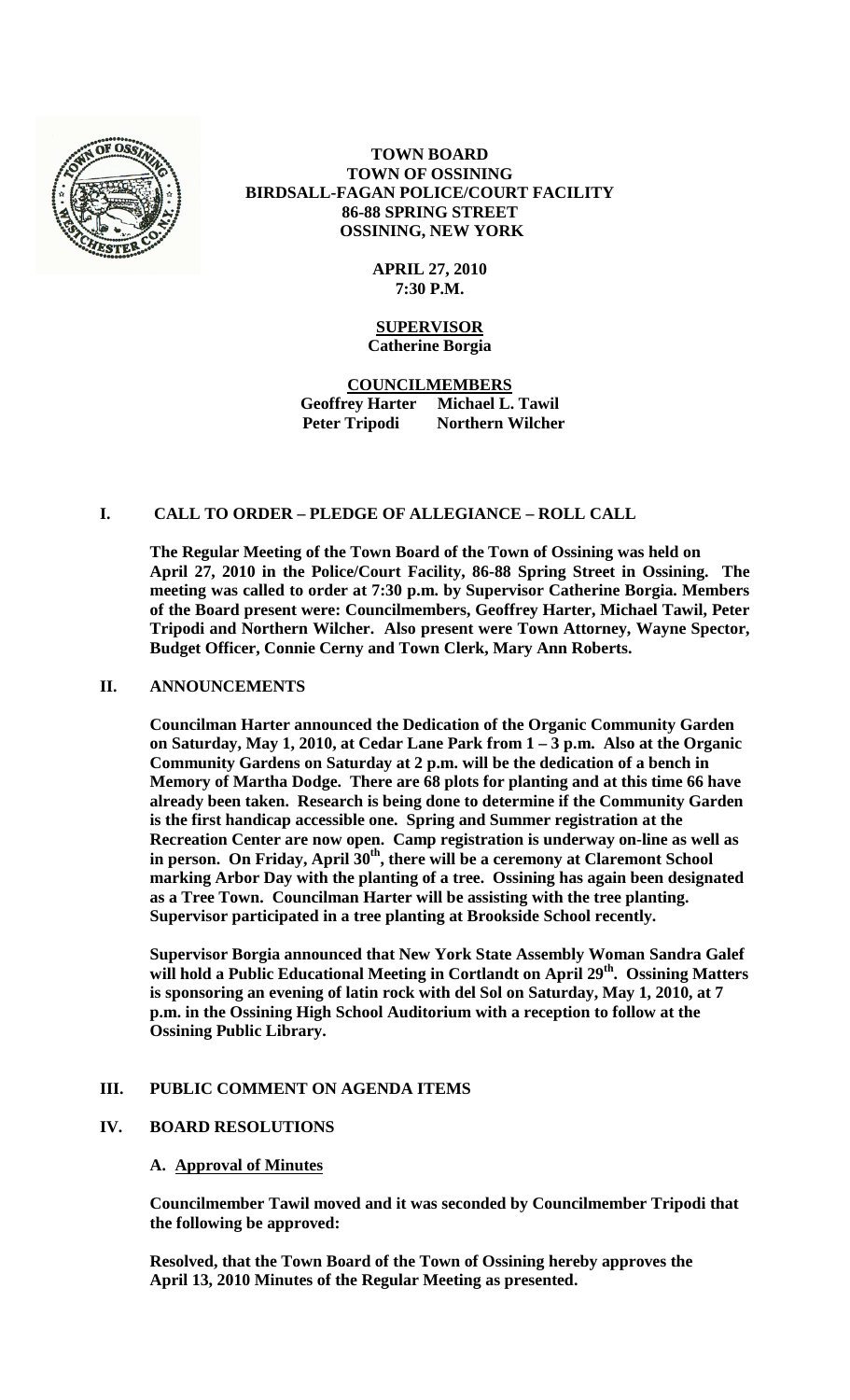#### **B. Approval of Voucher Detail Report**

**Councilmember Harter moved and it was seconded by Councilmember Tawil that the following be approved:**

**Resolved, that the Town Board of the Town of Ossining hereby approves the Voucher Detail Report dated April 27, 2010 in the amount of \$ 216,744.07 for 2010.**

**Councilman Tawil made remarks relative to Resolution B (Voucher Detail) which has a payment for life insurance for the Police Department members. This is a great group of officers. All of us take the responsibility of keeping our families safe and well cared for via insurances, etc. Councilman Tripodi stated that he will be voting `8 against the voucher detail, but it is not a vote against the Police Officers.** 

**Councilman Tripodi also presented the Board with a statement to be included in the Town Board Minutes.** 

> **Vote: 4 –1–0 Voting Aye: Harter, Tawil, Borgia, Wilcher Voting Nay: Tripodi**

**To: Town Board Members**

**From: Councilman Tripodi**

**CC: Town Clerk, Wayne Spector, Connie Cerny, General Public**

**Re: Memo regarding Town Engineer and Tree Removal Policy; Procurement Policy Memo Number 1**

#### **Greetings:**

**The purpose of this memo is to update you on the recommendations and enforcement strategies regarding the Town's Procurement Policy with respect to the Town Engineer position and Tree Removal Policy.**

#### **Town Engineer Position**

**It is my understanding that the highest paid employee in the Town of Ossining last year was not a fulltime employee, but a part-time employee who was paid \$238,000.00. While this figure includes reimbursements from Town Planning board applicants and money from capital projects; this amount is still excessive. In mentioning this to town residents their thoughts are all the same; some more articulate than others. Due to the fact NYS law does not require a competitive bid process for professional services, I believe that the Town of Ossining should create some form of a bid process for professional services if we continue to utilize this kind of professional service on an individual consultant basis. The Town should draft a policy that states exactly what is needed and expected from the engineer. The Town board should draft this requirement together along with the various department heads that work closely with the engineer. This will make sure everyone's needs are addressed when prospective engineer applicants submit an annual bid on what the service will cost.** 

**Currently, to keep a more solid grasp on the financial cost of the engineer consultant the Town Board should immediately draft a policy requiring the current engineer consultant to keep a time log. This will ensure to taxpayers that the current engineer, who also has a full time job, is keeping good on time spent working for the Town of Ossining.** 

**Another option would be to utilize a company that provides a Planner and Engineer as one on a yearly retainer fee. The Town of Lewisboro uses a service similar to this and it costs roughly \$115,00.00. Currently the Town uses a separate consultant engineer and**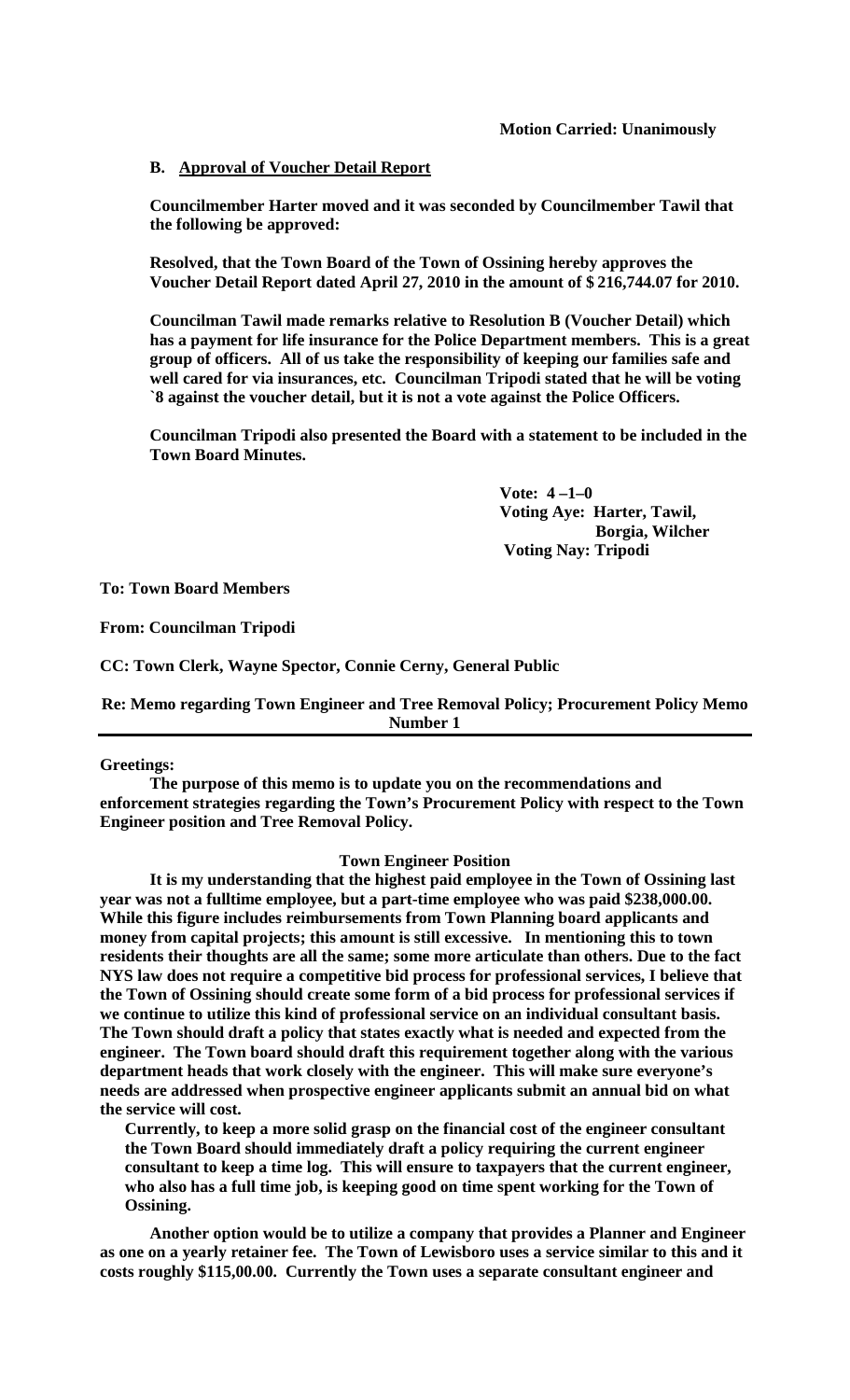**separate planning consultant. This costs a tremendous amount of taxpayer money. In 2009 alone the total cost for both of these consultant services was over \$280,000.00.** 

**A third option would be to hire a full-time building inspector/engineer at \$120,000.00 annually. This job would have a licensed engineer perform two duties, that of building inspector and Town Engineer. The village of Briarcliff Manor utilizes this method at \$130,000.00 annually and it should be an option for the Town.** 

**Still a fourth option would be to share the duties of the Village of Ossining Engineer with the Town Engineer and possibly consolidate or set up a partnership between the two municipalities. The current method the Town has in place is unsustainable given the amounts paid in previous years along with the current financial situation of the Town and economy. (SEE GRAPH 3).** 

#### **Tree Removal Policy**

**Before we consider changing our procurement policy to better fit the economic**  times, it is imperative that we first make sure our own departments follow the *current* **procurement policy. Recently there has been some headway dealing with this particular issue thanks to the Supervisor. However, it is strongly recommended that one particular issue be dealt with immediately; this issue is regarding tree removal. In the years from 2007-2008 the removal of trees (a public works project) doubled, the year after that it only dropped \$10,000.00 but remained more than previous years. (SEE GRAPH 1). What is not**  shown on the graph that so far in 2010 the cost of tree removal as of April 24<sup>th,</sup> 2010 is **over \$14,000.00; this figure is subject to change substantially come December, 2010. In addition to a large increase in the cost of this public works project following 2007, the majority of the work from that same year forward went to one company ("Company A" in graph 2). This changed from years past, where the common practice of the tree removal costs was dispersed to different companies, but after 2007 this pattern changed and every year thereafter "Company A" was given a large majority of the work through no bid process. (SEE GRAPH 2)** 

**The Town has a procurement policy which states that any public works project of 20,000.00 or more is required to go through a competitive bidding process. The fact is that the total costs of these tree removal projects (excluding years 2006 and 2007) the amount spent was over \$20,000.00; exceeding the procurement policy limitation. During the time period from 2005-2009 the average annual cost of tree removal was \$26,932.91, six thousand dollars over the procurement policy amount. After 2007 this violation of the policy caused what the procurement policy was meant to stop; the majority of the work went to one company that did not bid. The only reason that this may have continued without question is the fact that the work was billed on an as needed basis, not based on an annual amount of work. Simply stated; instead of tree removal being billed by a regular annual bid contract, which according to our procurement policy all public works project over \$20,000.00 are required by law to do, each tree was billed individually. It is not my prerogative to accuse anyone of any wrong doing, however, it is my duty to recommend with this board's support that the tree removal projects should have been and now should be part of a regular annual competitive bid contract as started in our procurement policy.**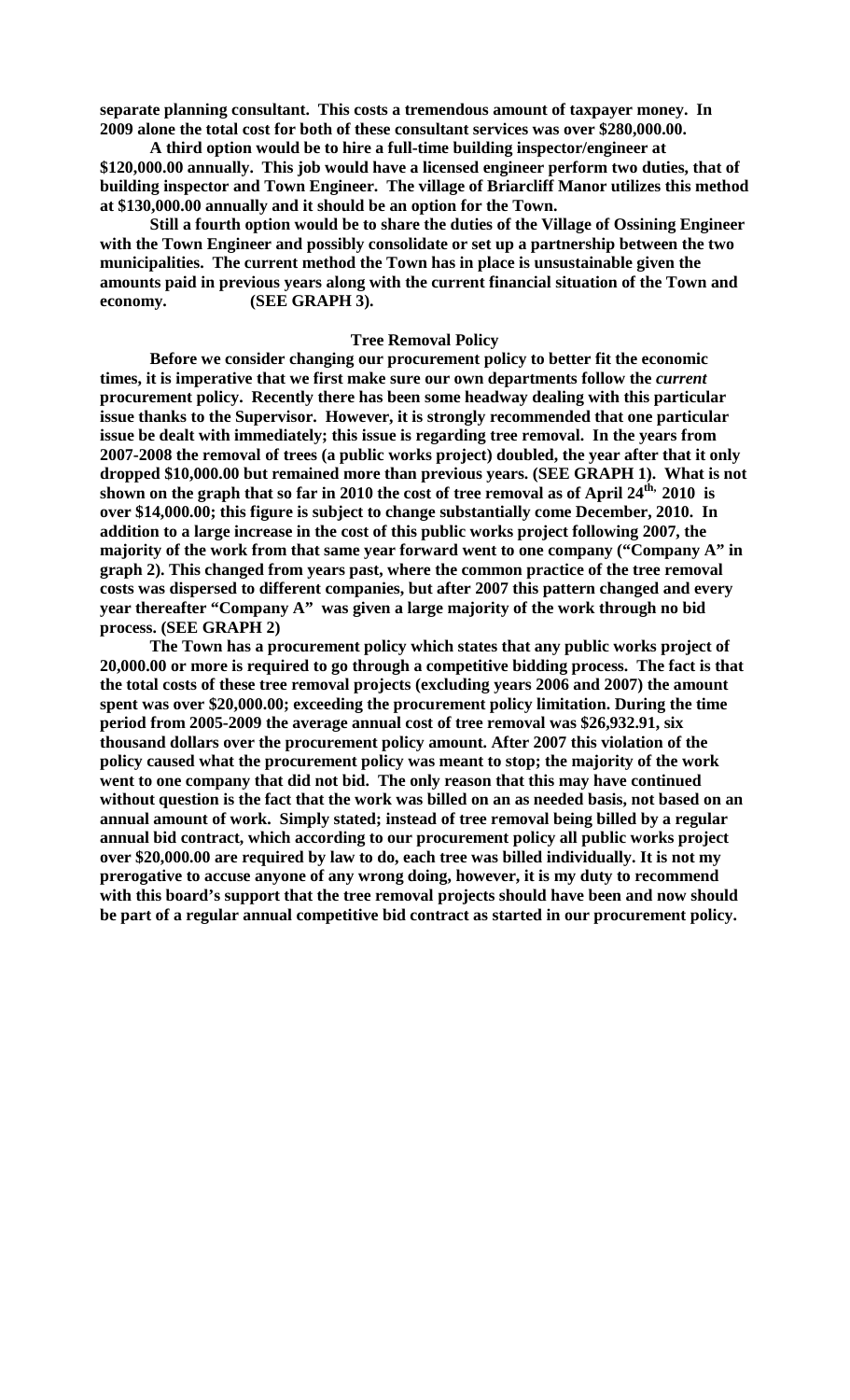

|                   | 2005       | 2006       | 2007       | 2008       | 2009       |
|-------------------|------------|------------|------------|------------|------------|
| <b>Total Cost</b> | \$26655.00 | \$18035.00 | \$18881.82 | \$41756.25 | \$29336.50 |

**TOTAL COST OF TREE REMOVAL 2005-2009 PER VOUCHER DETAIL REPORTS**

# **GRAPH 1**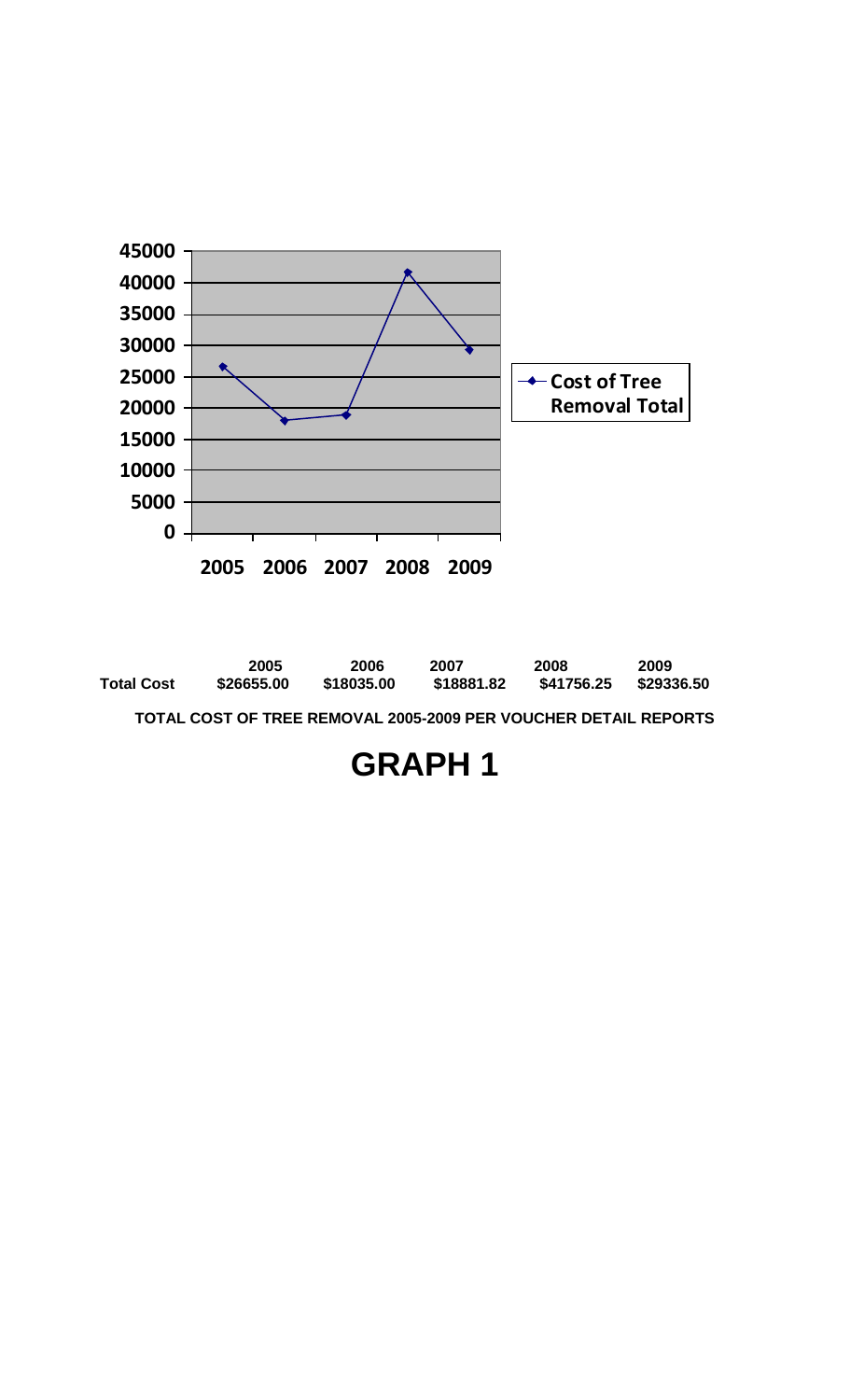

| 2005         | 2006       | 2007                 | 2008       | 2009       |            |
|--------------|------------|----------------------|------------|------------|------------|
| Total        | \$26655.00 | \$18035.00           | \$18881.82 | \$41756.25 | \$29336.50 |
| Tree Co. A   | \$7020.00  | \$8025               | \$12511.82 | \$35550.00 | \$26045.00 |
| <b>Other</b> | \$19635.00 | \$10010.00 \$6370.00 |            | \$6206.25  | \$3291.50  |

# **GRAPH 2**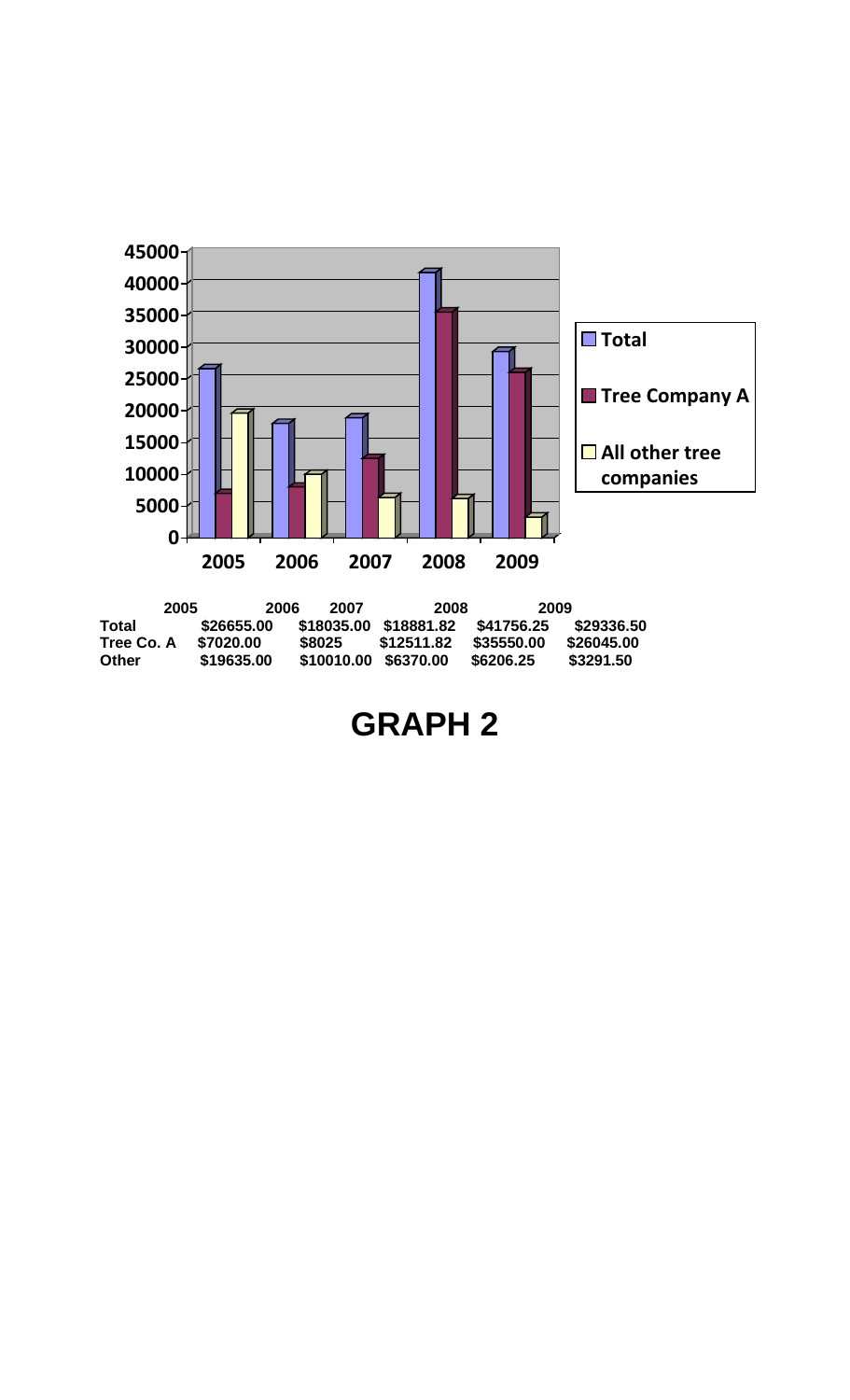# **ENGINEER CONSULTING PAYOUTS**



|                          | 2006         | 2007         | 2008         | 2009         |
|--------------------------|--------------|--------------|--------------|--------------|
| <b>Full Amount Paid-</b> | \$112,142.70 | \$167,404.78 | \$124,722.50 | \$238,956.10 |
| Reimbursed-              | \$34,044.34  | \$33,485.00  | \$32,565.00  | \$15,580.00  |
| Difference-              | \$78,098.36  | \$133,919.78 | \$92,157.50  | \$223,376.10 |

**Source:**

**(Voucher Detail Reports from 2006,2007,2008,2009)**

**C. Teamsters-Stipulation of Settlement**

**Councilmember Harter moved and it was seconded by Councilmember Tawil that the following be approved:**

**Resolved, that the Town Board hereby ratifies and approves the Stipulation between Charles S. Bouton, Jr., the Town and Local 456, I.B.T.; and be it further**

**Resolved, that the Town Board hereby authorizes the Town Supervisor to execute the Stipulation on its behalf.**

**Motion Carried: Unanimously**

**D. Temporary Appointment-Intermediate Clerk-Town Clerk's Office**

**Councilmember Wilcher moved and it was seconded by Councilmember Tawil that the following be approved:**

**Resolved, that the Town Board of the Town of Ossining hereby appoints Patricia Fracassi, Second Avenue, Ossining, to the full-time temporary position of Intermediate Clerk at an hourly rate of \$20.68/hr. effective May 6, 2010 pursuant to**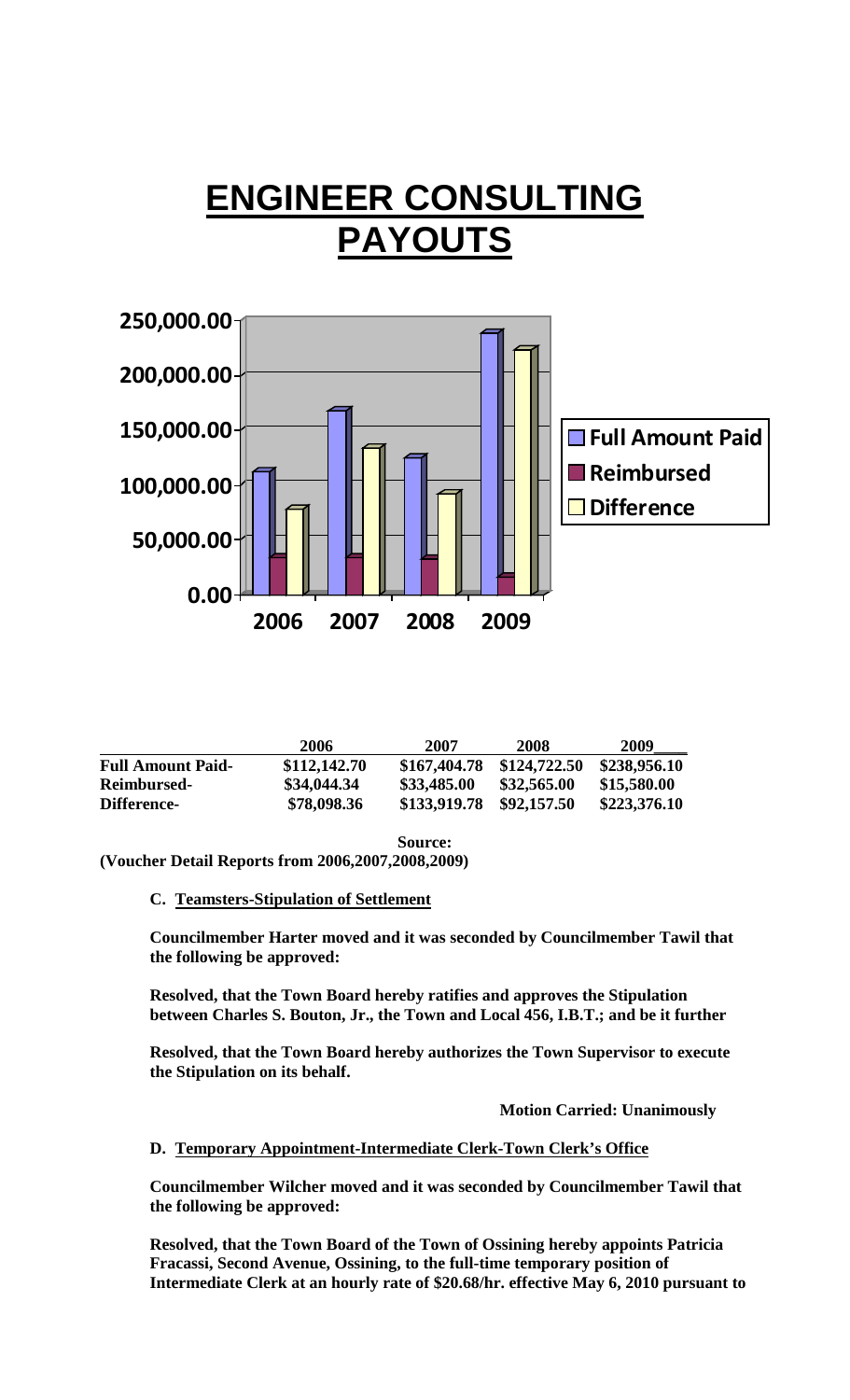**Sec. 63 of the Civil Service Law and Rule 14 of the Westchester County Civil Service Rules. Such appointment shall not extend beyond three (3) months.**

### **Motion Carried: Unanimously**

### **E. Lease Agreement-Dale Cemetery Caretaker**

**Councilmember Wilcher moved and it was seconded by Councilmember Tripodi that the following be approved:**

**Resolved, that the Town Board of the Town of Ossining hereby authorizes the Supervisor to enter into a one year lease agreement with Manuel R. Barreto (Dale Cemetery caretaker) and Rosa Jarama in accordance with terms set forth in the lease agreement.** 

#### **Motion Carried: Unanimously**

**F. Authorizing Temporary Beer & Wine Permit for Westchester County Fire Convention at Engel Park**

**Councilmember Tawil moved and it was seconded by Councilmember Wilcher that the following be approved:**

**Whereas, the Ossining Fire Department has completed an application to be submitted to the New York State Liquor Authority for a Temporary Beer & Wine Permit for the Westchester County Fire Convention to be held at Engel Park on Friday, August 6, 2010 from 4:00p.m. until 1:00a.m.; now therefore be it**

**Resolved, that the Town Board of the Town of Ossining hereby authorizes the Supervisor to sign the application granting permission for the sale or service of alcoholic beverages by the Ossining Fire Department for consumption at Engel Park.**

**Motion Carried: Unanimously**

#### **G. Authorizing Temporary Beer & Wine Permit for Graduation Party**

**Councilmember Tawil moved and it was seconded by Councilmember Wilcher that the following be approved:**

**Whereas, an applicant has completed an application to be submitted to the New York State Liquor Authority for a Temporary Beer & Wine Permit for a graduation party to be held at Gerlach Park on Saturday, May 29, 2010 from 2:00p.m. to 8:00p.m. with a rain date of May 30, 2010; now therefore be it**

**Resolved, that the Town Board of the Town of Ossining hereby authorizes the Supervisor to sign the application granting permission for the service of alcoholic beverages by the applicant for consumption at Gerlach Park.** 

**Motion Carried: Unanimously**

#### **H. Calling for a Public Hearing to consider a Local Law to amend Fines and Penalties in the Town Code**

**Councilmember Harter moved and it was seconded by Councilmember Tawil that the following be approved:**

**Resolved, that the Town Board of the Town of Ossining hereby calls for a Public Hearing on Tuesday, May 11, 2010 at the Police/Court Facility, 86-88 Spring Street, Ossining, NY to consider a local law to amend fines and penalties in the Code of the Town of Ossining including Chapter 50 entitled "Accessory Dwelling Units in Single-Family Homes," Chapter 63 entitled "Building Construction," Chapter 82**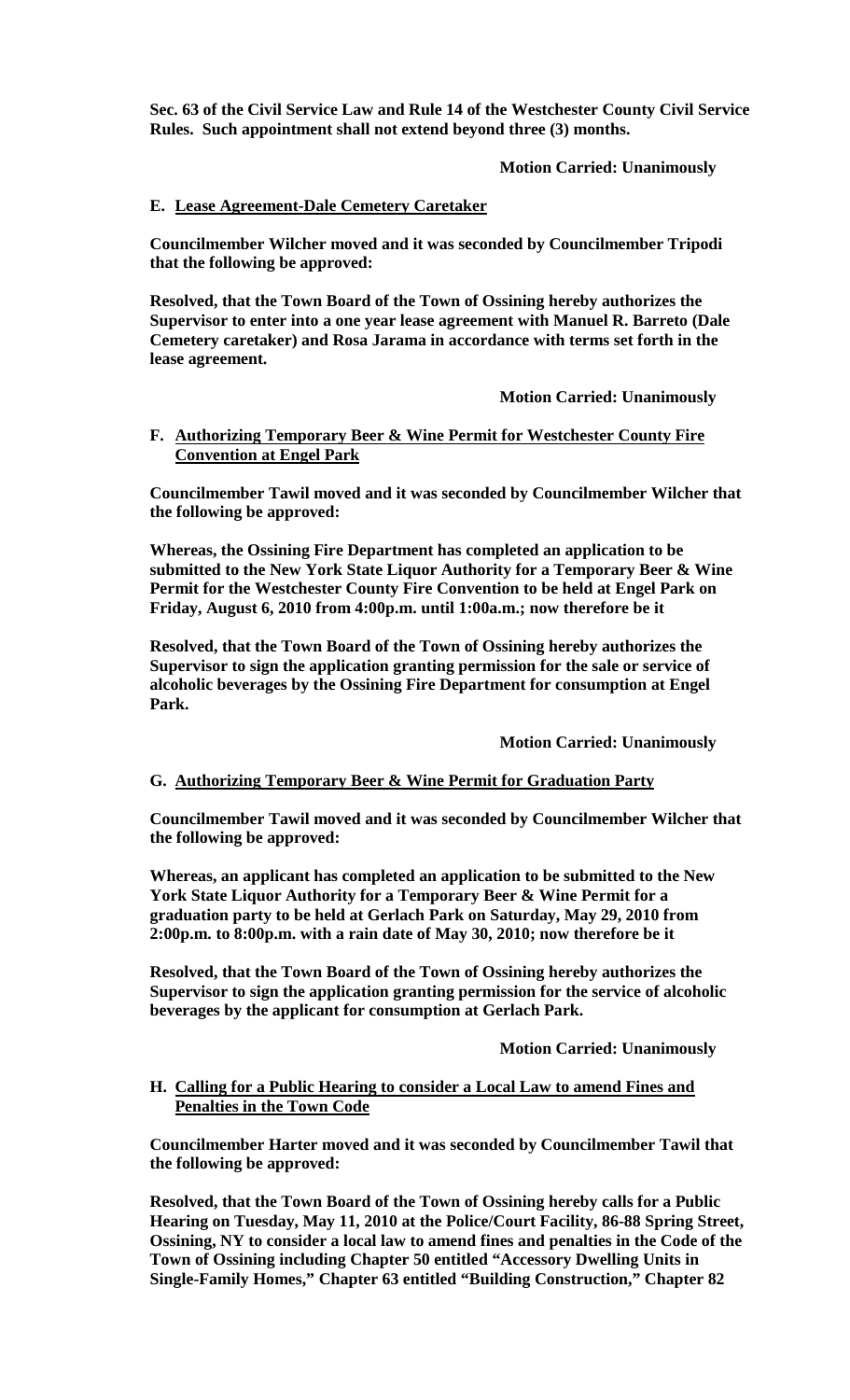**entitled "Electrical Standards," Chapter 87 entitled "Excavations," Chapter 92 entitled "Filling and Grading," Chapter 112 entitled "Garbage, Rubbish and Refuse," Chapter 148 entitled "Plumbing" and Chapter 200 entitled "Zoning."**

**Motion Carried: Unanimously**

**Councilman Tripodi thanked the Board for working with him on Resolution H (Local Law No. 1 of 2010, Fines and Penalties). Councilman Tawil stated that the Board always tries to move forward and work in a bipartisan way. Supervisor Borgia also commented on the fact that the Board does work together and listen to suggestions.** 

### **I. Planning Board-Appointment-Deborah L. Cohen**

**Councilmember Wilcher moved and it was seconded by Councilmember Tripodi that the following be approved:**

**Resolved, that the Town Board of the Town of Ossining hereby appoints Deborah L. Cohen, Bridle Path Road, Ossining, to the Planning Board for a five-year term expiring December 31, 2014.**

#### **Motion Carried: Unanimously**

#### **J. Agreement-Westchester County-Mutual Aid and Response Plan**

**Councilmember Tawil moved and it was seconded by Councilmember Wilcher that the following be approved:**

**Resolved, that the Town Board of the Town of Ossining hereby authorizes the Town Supervisor to enter into an intermunicipal agreement with Westchester County for a Mutual Aid and Response Plan. The term of this agreement will commence July 31, 2010 and terminate on July 30, 2015, unless terminated earlier in accordance with the provisions of the contract.**

#### **Motion Carried: Unanimously**

#### **K. Intermunicipal Agreement-Northern Westchester Energy Action Consortium**

**Councilmember Tawil moved and it was seconded by Councilmember Wilcher that the following be approved:**

**Whereas, the Northern Westchester Energy Action Consortium includes the Towns of Bedford, Cortlandt, Lewisboro, New Castle, North Castle, North Salem, Ossining, Pound Ridge, Somers and Yorktown and the Villages of Croton-on-Hudson, Mount Kisco, and Ossining and the City of Peekskill; and** 

**Whereas, the cooperating municipalities share the goal of increasing energy efficiency throughout their communities and reducing energy costs for municipal, educational, not-for-profit, commercial and residential entities; now therefore be it**

**Resolved, that the Town Board of the Town of Ossining hereby authorizes the Supervisor to enter into an intermunicipal agreement with the Northern Westchester Energy Action Consortium in accordance with the terms set forth in the agreement; and be it further**

**Resolved, that the consortium members shall contribute an annual fee. The fee for calendar year 2010 is one thousand (\$1,000) dollars.**

**Motion Carried: Unanimously**